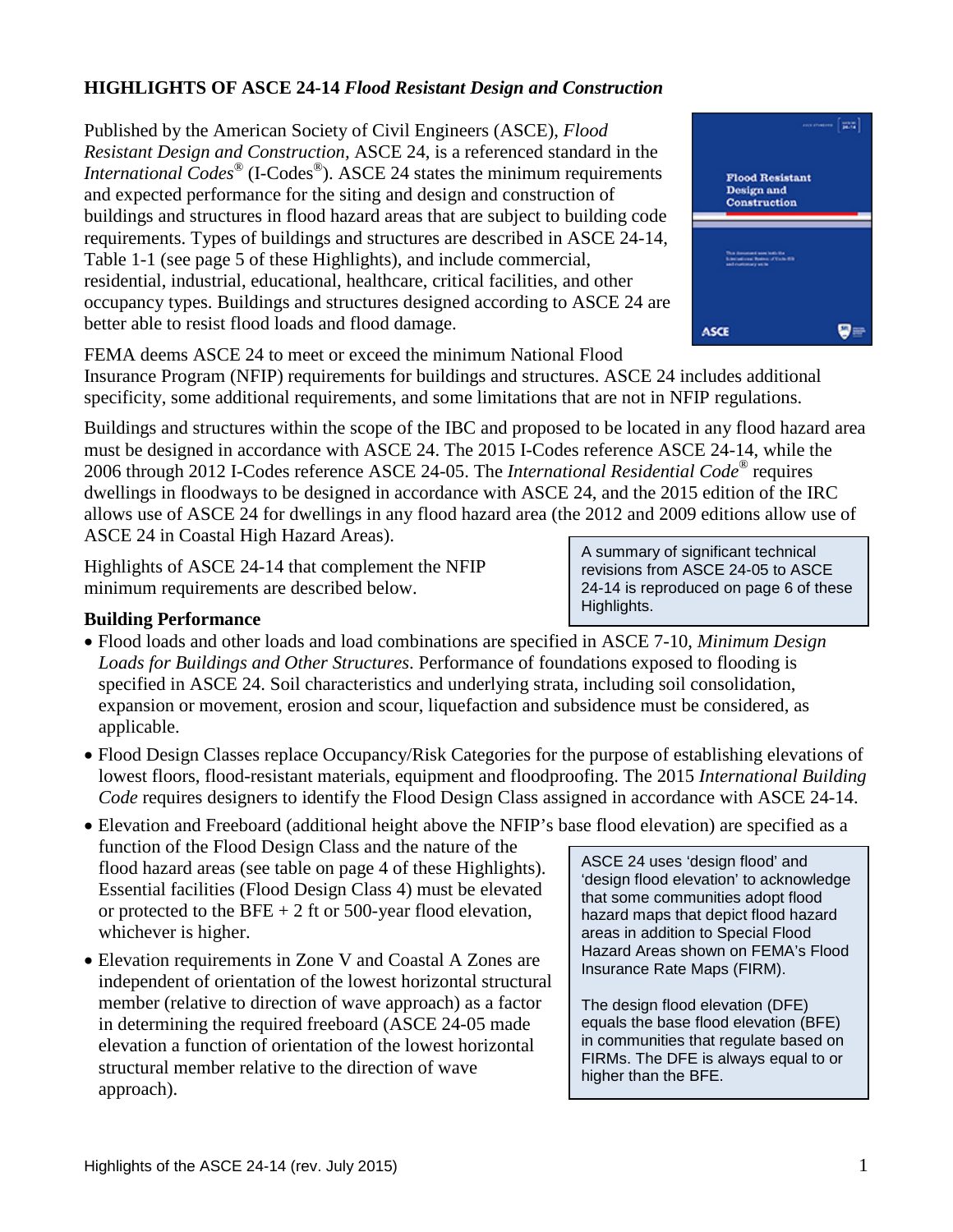- Fill is required to be stable under conditions of flooding, including rapid rise and rapid drawdown, prolonged inundation, and erosion and scour. Compaction of structural fill is specified unless otherwise required by the building code or in a geotechnical or engineering report. Fill side slopes must be no steeper than 1:1.5.
- Two methods are specified to meet the requirements for flood openings in walls of enclosures below elevated buildings, to allow for the automatic entry and exit of floodwater: nonengineered openings that do not require certification (1 sq in per sq ft of enclosed area) and engineered openings that must be certified by a registered design professional. The performance of engineered openings must account for the presence of louvers, blades, screens, grilles, faceplates, or other covers and devices and must ensure that the difference between the exterior and interior floodwater levels does not exceed 1 foot. Installation of all flood openings must be in at least two walls and must be no more than 1 foot above the higher of the interior grade or floor and the finished exterior grade immediately under each opening.
- All breakaway walls in all flood hazard areas must have flood openings (ASCE 24-05 did not require flood openings in Zone V breakaway walls).
- Provisions are included for attached and detached decks and porches, and for garages, carports, and accessory storage structures.
- Provisions are listed for concrete slabs-on-grade, depending on the purpose and location of the slabs.
- Stairways and ramps must be designed and constructed to resist flood loads and to minimize transfer of flood loads to foundations, or to break away without causing damage to the main structure, or to be retractable/able to be raised.
- Where stairways are located inside areas enclosed with breakaway walls, exterior doors are required at the main building entry at the top of the stairs, to minimize entry of wind-driven rain and wave splash after breakaway walls have failed.
- In Coastal High Hazard Areas (Zone V) and Coastal A Zones:
	- − Coastal A Zones are treated like Coastal High Hazard Areas if FEMA has delineated a Limit of Moderate Wave Action, or if the community has designated a Coastal A Zone.
	- − Buildings must be supported on piles, drilled shafts, caissons, or other deep foundations (including columns, and shear walls) and foundation depth must take into account erosion and local scour.
	- − Stem walls supporting floors and backfilled with soil or gravel are allowed in Coastal A Zones if designs provide for the effects of local scour and erosion.
	- − Requirements are included for shallow foundations in circumstances where soil conditions prevent deep foundations.
	- − Provisions are provided for pile foundations, attachment to piles, and different types of piles (wood, steel H, concrete-filled steel pipe, prestressed concrete, precast concrete, cast-in-place concrete).
	- − Provisions are provided for pile design (capacity, capacity of supporting soils, minimum penetration, spacing, connections, splicing, and mixed and multiple types of piles).
	- − Provisions are provided for footings, mats, rafts, slabs-on-grade, pile caps, grade beams, bracing, and shear walls.
	- − Walls designed to break away must not produce debris that is capable of damaging structures.
	- − Erosion control structures (bulkheads, seawalls, revetments) must not be attached to buildings or direct floodwater into or increase flood forces or erosion impacts on structures.
	- − Pools must be elevated, or designed to breakaway without producing damaging debris, or designed to remain in the ground without obstructing flow that causes damage. Pools must be structurally independent of buildings and structures unless pools are located in or on elevated floors or roofs that are above the design flood elevation.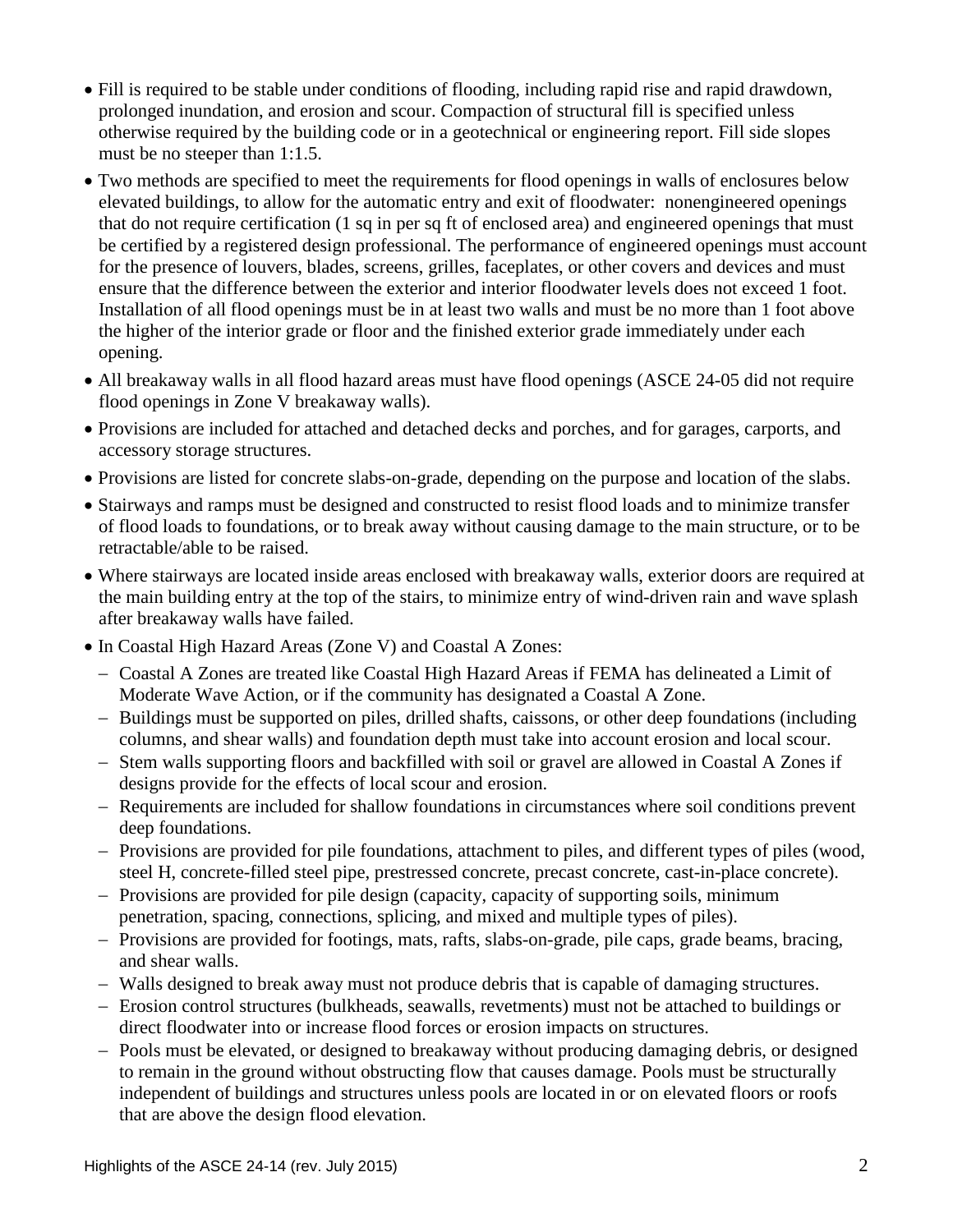- Dry floodproofed nonresidential buildings and non-residential portions of mixed-use buildings:
	- − The terms "mixed use" and "residential portions of mixed use" now are defined in Commentary.
	- − Dry floodproofing measures are not permitted in Coastal High Hazard Areas, Coastal A Zones, High Risk Flood Hazard Areas, where flood velocities exceed 5 ft/sec, and where conformance with certain human intervention limits cannot be achieved.
	- − At least one exit door or emergency escape/rescue opening must be provided above the elevation specified for dry floodproofing.
	- − If dry floodproofing measures specified require human intervention to activate or implement, there must be a minimum warning time of 12 hours unless a community warning system provides a warning time sufficient to accomplish certain activities. If removable shields are approved as part of design, flood emergency plans must address specified elements and actions and must be posted in at least two conspicuous locations.

## **Flood Damage-Resistant Materials**

- Flood damage-resistant materials must be used below specified elevations (see table on page 4).
- Metal connectors and fasteners exposed to salt water, salt spray or other corrosive agents must be stainless steel or equivalent corrosion resistant material, or hot-dipped galvanized after fabrication.
- Where preservative treated wood is required, treatment must be in accordance with AWPA requirements.

#### **Attendant Utilities and Equipment**

- Attendant utilities and equipment must be at or above specified elevations (see table on page 4), or must be specifically designed, constructed, and installed to prevent floodwaters from entering or accumulating within components.
- Fuel supply lines must be equipped with float operated automatic shut-off valves.
- Where required to meet life safety provisions of the code, certain exterior electrical components may be installed below the design flood elevation, provided they are installed on a non-breakaway structural element on the landward or downstream side of structures.
- Tanks that are below the design flood elevation and that are attached to or beneath buildings must be installed and anchored to resist at least 1.5 times the potential buoyant and other flood forces assumed to act on empty tanks.
- Elevator cabs that descend below the design flood elevation must be equipped with controls that prevent the cab from descending into floodwaters. Elevator shafts must be designed to resist flood loads, but are not required to have flood openings or breakaway walls.

## **Siting Considerations**

- New buildings must not be built (1) seaward of the reach of mean high tide, or (2) in areas subject to flash flooding (floodwaters rise to 3 feet or more above banks in less than 2 hours). Unless protected, new buildings must not be built (1) in erosion-prone areas (determined by analysis); or (2) in mudslide areas (determined by analysis); or (3) in certain portions of alluvial fan areas; or (4) in high velocity flow areas (faster than 10 ft/sec); or (5) in ice jam and debris areas.
- Buildings in proximity to flood protective works (dams, levees, floodwalls, diversions, channels, flood control structures) must not have adverse effects on, or conflict with, maintenance and repairs of those protective works.

*Prepared by FEMA Building Science Branch. Content from ASCE 24-14 used with permission from ASCE.* Purchase ASCE 24 at [www.asce.org.](http://www.asce.org/)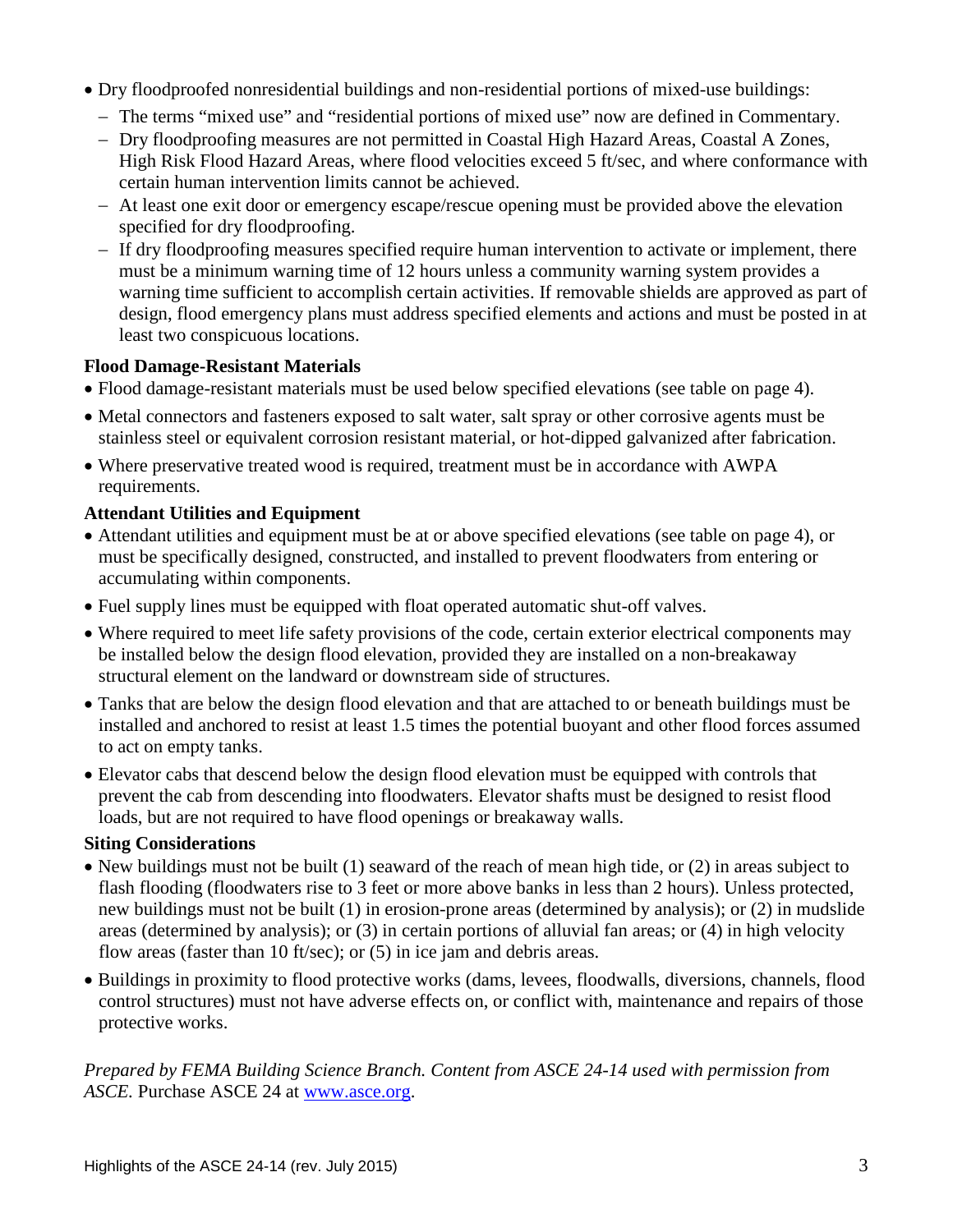| See next page for description of Flood Design Classes →                                                                                                                                                                                                                              |                                                                                                         | <b>Flood</b><br><b>Design</b><br><b>Class 1</b>   | <b>Flood</b><br><b>Design</b><br><b>Class 2</b>   | <b>Flood</b><br><b>Design</b><br><b>Class 3</b>   | <b>Flood Design</b><br><b>Class 4</b>                                    |  |
|--------------------------------------------------------------------------------------------------------------------------------------------------------------------------------------------------------------------------------------------------------------------------------------|---------------------------------------------------------------------------------------------------------|---------------------------------------------------|---------------------------------------------------|---------------------------------------------------|--------------------------------------------------------------------------|--|
| Minimum Elevation* of<br><b>Lowest Floor</b><br>(Zone A: ASCE 24-14<br><b>Table 2-1)</b>                                                                                                                                                                                             | Zone A not identified<br>as Coastal A Zone                                                              | <b>DFE</b>                                        | $BFE + 1$ ft or<br>DFE.<br>whichever is<br>higher | $BFE + 1$ ft or<br>DFE.<br>whichever is<br>higher | BFE +2 ft or DFE, or<br>500-year flood elevation,<br>whichever is higher |  |
| <b>Minimum Elevation of</b><br><b>Bottom of Lowest</b><br><b>Horizontal Structural</b><br><b>Member</b><br>(Zone V: ASCE 24-14<br><b>Table 4-1)</b>                                                                                                                                  | Coastal High Hazard<br>Areas (Zone V) and<br>Coastal A Zone                                             | <b>DFE</b>                                        | $BFE + 1$ ft or<br>DFE,<br>whichever is<br>higher | $BFE + 2 ft$ or<br>DFE,<br>whichever is<br>higher | BFE +2 ft or DFE, or<br>500-year flood elevation,<br>whichever is higher |  |
| <b>Minimum Elevation</b><br><b>Below Which Flood-</b><br><b>Damage-Resistant</b><br><b>Materials Shall be Used</b><br>(Table ASCE 24-14 5-1)                                                                                                                                         | Zone A not identified<br>as Coastal A Zone                                                              | <b>DFE</b>                                        | BFE +1 ft or<br>DFE.<br>whichever is<br>higher    | BFE +1 ft or<br>DFE.<br>whichever is<br>higher    | BFE +2 ft or DFE, or<br>500-year flood elevation,<br>whichever is higher |  |
|                                                                                                                                                                                                                                                                                      | Coastal High Hazard<br>Areas (Zone V) and<br>Coastal A Zone                                             | <b>DFE</b>                                        | $BFE + 1$ ft or<br>DFE,<br>whichever is<br>higher | $BFE + 2 ft$ or<br>DFE,<br>whichever is<br>higher | BFE +2 ft or DFE, or<br>500-year flood elevation,<br>whichever is higher |  |
| Minimum Elevation** of<br><b>Utilities and Equipment</b><br>(ASCE 24-14 Table 7-1)                                                                                                                                                                                                   | Zone A not identified<br>as Coastal A Zone                                                              | <b>DFE</b>                                        | BFE +1 ft or<br>DFE,<br>whichever is<br>higher    | $BFE + 1$ ft or<br>DFE,<br>whichever is<br>higher | BFE +2 ft or DFE, or<br>500-year flood elevation,<br>whichever is higher |  |
|                                                                                                                                                                                                                                                                                      | Coastal High Hazard<br>Areas (Zone V) and<br>Coastal A Zone                                             | <b>DFE</b>                                        | BFE +1 ft or<br>DFE.<br>whichever is<br>higher    | $BFE + 2 ft$ or<br>DFE.<br>whichever is<br>higher | BFE +2 ft or DFE, or<br>500-year flood elevation,<br>whichever is higher |  |
| <b>Minimum Elevation of</b><br>Dry Floodproofing of<br>non-residential<br>structures and non-<br>residential portions of<br>mixed-use buildings<br>(ASCE 24-14 Table 6-1)                                                                                                            | Zone A not identified<br>as Coastal A Zone                                                              | $BFE + 1$ ft or<br>DFE,<br>whichever is<br>higher | $BFE + 1$ ft or<br>DFE,<br>whichever is<br>higher | BFE +1 ft or<br>DFE,<br>whichever is<br>higher    | BFE +2 ft or DFE, or<br>500-year flood elevation,<br>whichever is higher |  |
|                                                                                                                                                                                                                                                                                      | Coastal High Hazard<br>Areas (Zone V) and<br>Coastal A Zone                                             | Not permitted                                     | Not permitted                                     | Not permitted                                     | Not permitted                                                            |  |
| <b>Minimum Elevation of</b><br>Wet Floodproofing***<br>(ASCE 24-14 Table 6-1)                                                                                                                                                                                                        | Zone A not identified<br>as Coastal A Zone;<br>Coastal A Zone;<br>Coastal High Hazard<br>Areas (Zone V) | $BFE + 1$ ft or<br>DFE,<br>whichever is<br>higher | BFE +1 ft or<br>DFE,<br>whichever is<br>higher    | $BFE + 1$ ft or<br>DFE,<br>whichever is<br>higher | BFE +2 ft or DFE, or<br>500-year flood elevation,<br>whichever is higher |  |
| * Flood Design Class 1 structures shall be allowed below the minimum elevation if the structure meets the wet floodproofing<br>requirements of ASCE 24-14 Section 6.3.<br>** Unless otherwise permitted by ASCE 24-14 Chapter 7<br>*** Only if permitted by ASCE 24-14 Section 6.3.1 |                                                                                                         |                                                   |                                                   |                                                   |                                                                          |  |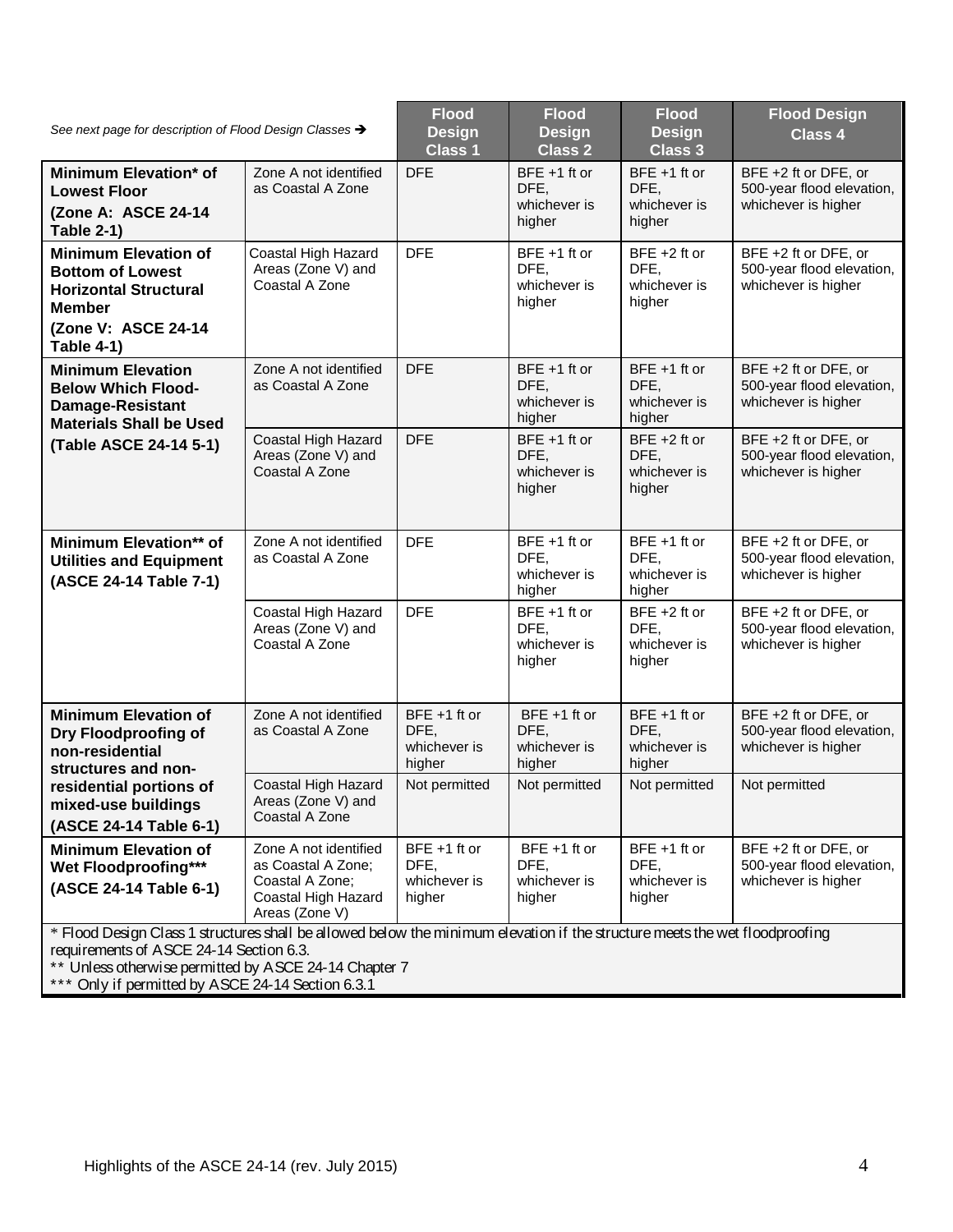| ASCE 24-14 Table 1-1 Flood Design Class of Buildings and Structures                                                                                                                                                                                                                                                                                                                                                                                                                                                                                                                                                                                                                                                                                                                                                                                                                                                                                                                                                                                                                                                                                                                                                                                                                                                                                                                                                                                                                                                                                                                                                                                                                                                                                                                                                                                                                                                                                                                      |                |  |  |  |
|------------------------------------------------------------------------------------------------------------------------------------------------------------------------------------------------------------------------------------------------------------------------------------------------------------------------------------------------------------------------------------------------------------------------------------------------------------------------------------------------------------------------------------------------------------------------------------------------------------------------------------------------------------------------------------------------------------------------------------------------------------------------------------------------------------------------------------------------------------------------------------------------------------------------------------------------------------------------------------------------------------------------------------------------------------------------------------------------------------------------------------------------------------------------------------------------------------------------------------------------------------------------------------------------------------------------------------------------------------------------------------------------------------------------------------------------------------------------------------------------------------------------------------------------------------------------------------------------------------------------------------------------------------------------------------------------------------------------------------------------------------------------------------------------------------------------------------------------------------------------------------------------------------------------------------------------------------------------------------------|----------------|--|--|--|
| Use or Occupancy of Buildings and Structures                                                                                                                                                                                                                                                                                                                                                                                                                                                                                                                                                                                                                                                                                                                                                                                                                                                                                                                                                                                                                                                                                                                                                                                                                                                                                                                                                                                                                                                                                                                                                                                                                                                                                                                                                                                                                                                                                                                                             |                |  |  |  |
| Buildings and structures that normally are unoccupied and pose minimal risk to the public or minimal<br>disruption to the community should they be damaged or fail due to flooding. Flood Design Class 1 includes (1)<br>temporary structures that are in place for less than 180 days, (2) accessory storage buildings and minor storage<br>facilities (does not include commercial storage facilities), (3) small structures used for parking of vehicles, and<br>(4) certain agricultural structures. [Note (a)]                                                                                                                                                                                                                                                                                                                                                                                                                                                                                                                                                                                                                                                                                                                                                                                                                                                                                                                                                                                                                                                                                                                                                                                                                                                                                                                                                                                                                                                                      |                |  |  |  |
| Buildings and structures that pose a moderate risk to the public or moderate disruption to the community should<br>they be damaged or fail due to flooding, except those listed as Flood Design Classes 1, 3, and 4. Flood Design<br>Class 2 includes the vast majority of buildings and structures that are not specifically assigned another Flood<br>Design Class, including most residential, commercial, and industrial buildings.                                                                                                                                                                                                                                                                                                                                                                                                                                                                                                                                                                                                                                                                                                                                                                                                                                                                                                                                                                                                                                                                                                                                                                                                                                                                                                                                                                                                                                                                                                                                                  | $\overline{2}$ |  |  |  |
| Buildings and structures that pose a high risk to the public or significant disruption to the community should<br>they be damaged, be unable to perform their intended functions after flooding, or fail due to flooding. Flood<br>Design Class 3 includes (1) buildings and structures in which a large number of persons may assemble in one<br>place, such as theaters, lecture halls, concert halls, and religious institutions with large areas used for worship;<br>(2) museums; (3) community centers and other recreational facilities; (4) athletic facilities with seating for<br>spectators; (5) elementary schools, secondary schools, and buildings with college or adult education<br>classrooms; (6) jails, correctional facilities, and detention facilities; (7) healthcare facilities not having surgery<br>or emergency treatment capabilities; (8) care facilities where residents have limited mobility or ability,<br>including nursing homes but not including care facilities for five or fewer persons; (9) preschool and child care<br>facilities not located in one- and two-family dwellings; (10) buildings and structures associated with power<br>generating stations, water and sewage treatment plants, telecommunication facilities, and other utilities which,<br>if their operations were interrupted by a flood, would cause significant disruption in day-to-day life or<br>significant economic losses in a community; and (11) buildings and other structures not included in Flood<br>Design Class 4 (including but not limited to facilities that manufacture, process, handle, store, use, or dispose of<br>such substances as hazardous fuels, hazardous chemicals, hazardous waste, or explosives) containing toxic or<br>explosive substances where the quantity of the material exceeds a threshold quantity established by the<br>authority having jurisdiction and is sufficient to pose a threat to the public if released. [Note (b)] | 3              |  |  |  |
| Buildings and structures that contain essential facilities and services necessary for emergency response and<br>recovery, or that pose a substantial risk to the community at large in the event of failure, disruption of function,<br>or damage by flooding. Flood Design Class 4 includes (1) hospitals and health care facilities having surgery or<br>emergency treatment facilities; (2) fire, rescue, ambulance, and police stations and emergency vehicle garages;<br>(3) designated emergency shelters; (4) designated emergency preparedness, communication, and operation<br>centers and other facilities required for emergency response; (5) power generating stations and other public<br>utility facilities required in emergencies; (6) critical aviation facilities such as control towers, air traffic control<br>centers, and hangars for aircraft used in emergency response; (7) ancillary structures such as communication<br>towers, electrical substations, fuel or water storage tanks, or other structures necessary to allow continued<br>functioning of a Flood Design Class 4 facility during and after an emergency; and (8) buildings and other<br>structures (including, but not limited to, facilities that manufacture, process, handle, store, use, or dispose of<br>such substances as hazardous fuels, hazardous chemicals, or hazardous waste) containing sufficient quantities<br>of highly toxic substances where the quantity of the material exceeds a threshold quantity established by the<br>authority having jurisdiction and is sufficient to pose a threat to the public if released. [Note (b)]                                                                                                                                                                                                                                                                                                                                         | 4              |  |  |  |
| [Note (a)] Certain agricultural structures may be exempt from some of the provisions of this standard; see ASCE 24-14 Section C1.4.3.<br>[Note (b)] Buildings and other structures containing toxic, highly toxic, or explosive substances shall be eligible for assignment to a<br>lower Flood Design Class if it can be demonstrated to the satisfaction of the authority having jurisdiction by a hazard assessment as<br>described in ASCE 7-10 Section 1.5.3 of Minimum Design Loads for Buildings and Other Structures that a release of the substances is                                                                                                                                                                                                                                                                                                                                                                                                                                                                                                                                                                                                                                                                                                                                                                                                                                                                                                                                                                                                                                                                                                                                                                                                                                                                                                                                                                                                                         |                |  |  |  |

commensuratewith therisk associated with that Flood Design Class.